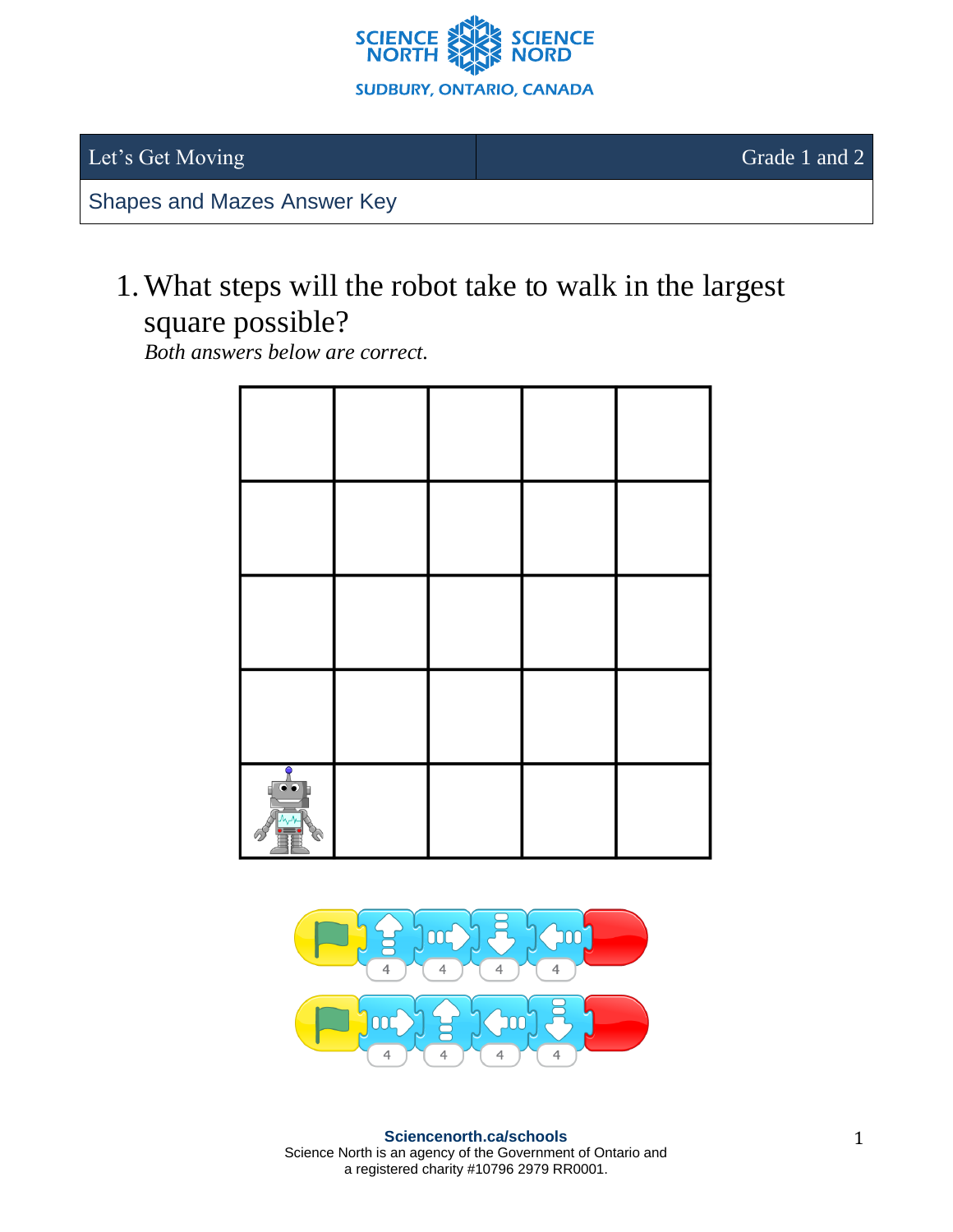

## 2.What steps will the robot take to walk in the path of a rectangle that is wider than it is tall?

*There can be many correct answers. These are only a few examples. The number of squares in the left, right direction must be greater than the number of squares in the up, down direction.*



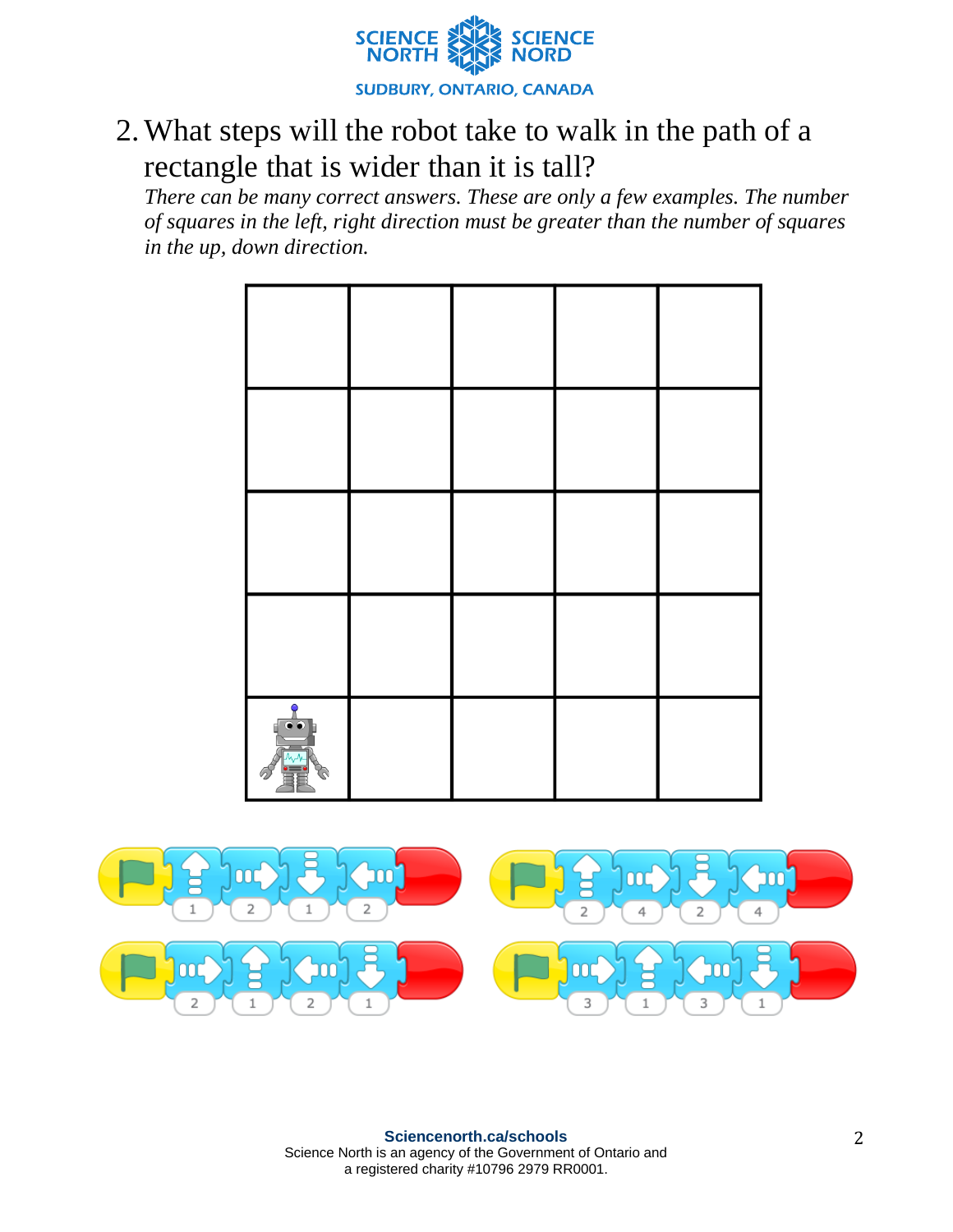

3. Use the code blocks to help the ant follow the others to get to the leaf.

*If the ant follows the others, there is only 1 path to take.*



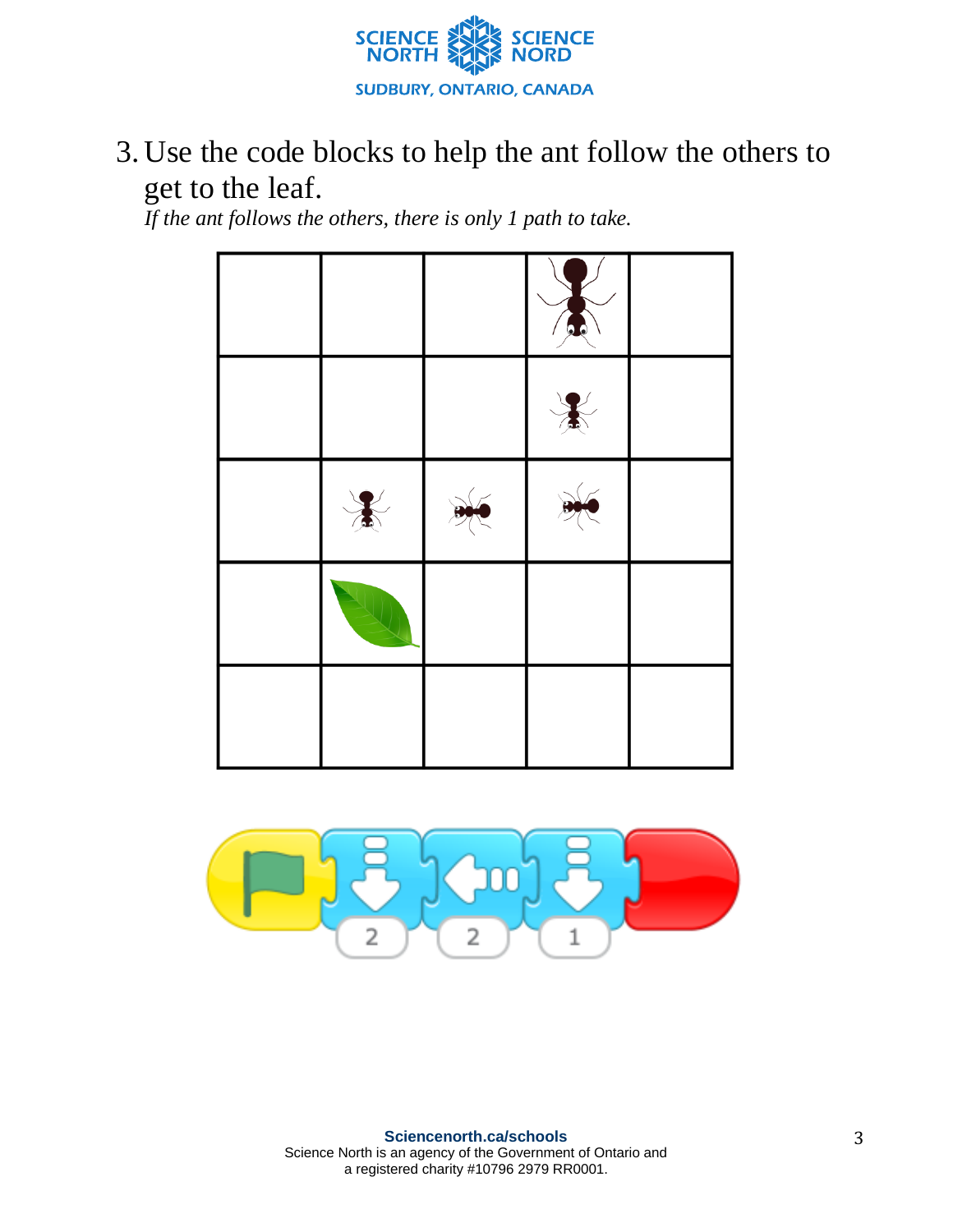

## 4. Use the code blocks to help the beaver get to the tree and bring it back to his lodge.

*There are a number of ways to do this as well. The shortest path takes 7 steps but there are many, many ways to depict it. Some paths use the same number of steps and a different number of code blocks. That's the fun of coding! There can be different ways to solve the same problem. Below are 4 examples of correct answers.*